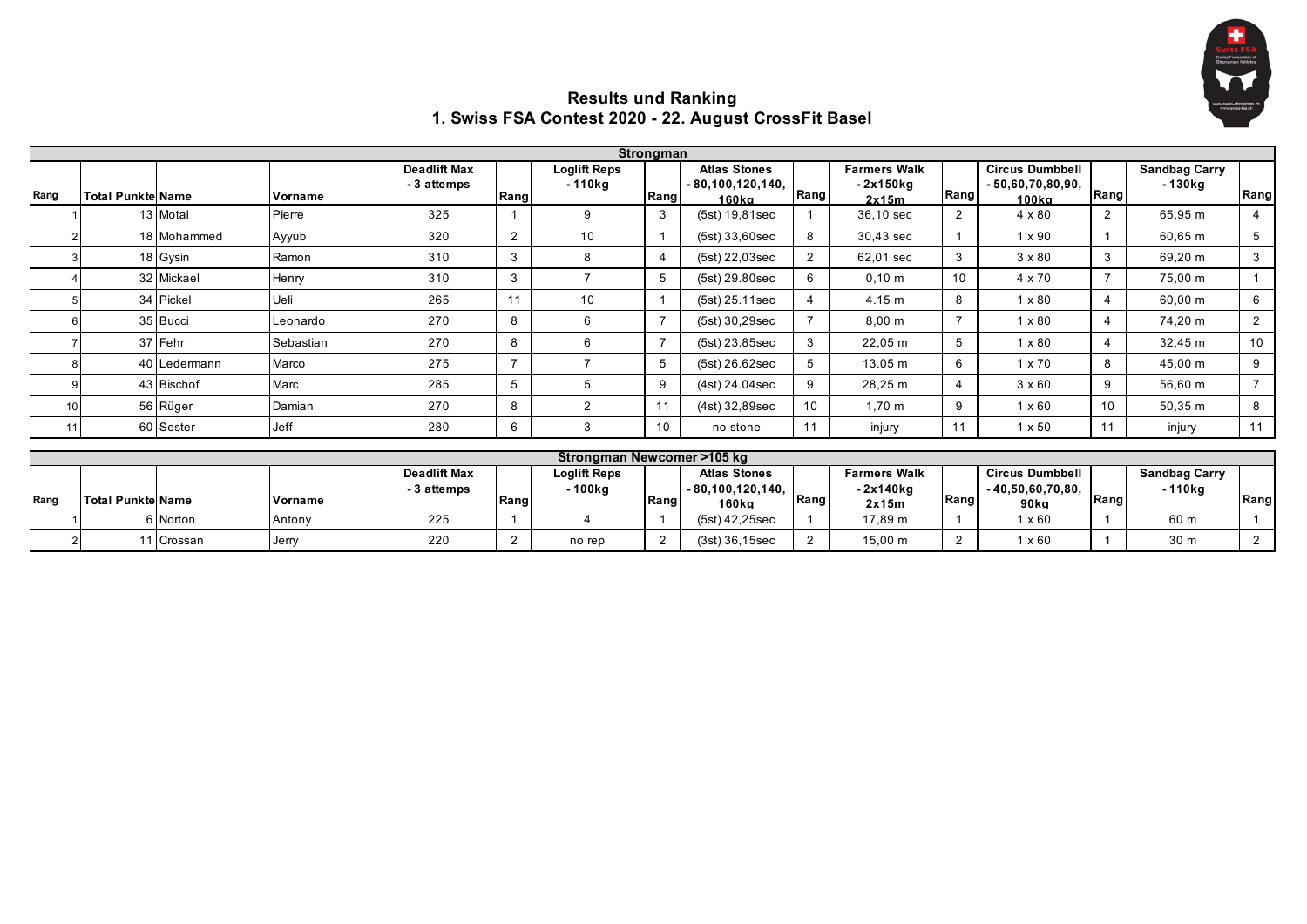

## **Results und Ranking 1. Swiss FSA Contest 2020 - 22. August CrossFit Basel**

|             |                           |                |                 |                                    |                       | Strongman Newcomer <105 kg               |                |                                           |                 |                                            |                |                                                      |                |                                  |                 |
|-------------|---------------------------|----------------|-----------------|------------------------------------|-----------------------|------------------------------------------|----------------|-------------------------------------------|-----------------|--------------------------------------------|----------------|------------------------------------------------------|----------------|----------------------------------|-----------------|
| Rang        | <b>Total Punktel Name</b> |                | Vorname         | <b>Deadlift Max</b><br>- 3 attemps | Rang                  | <b>Loglift Reps</b><br>-90 <sub>kg</sub> | Rang           | Atlas Stones -<br>60,80,100,120,<br>140ka | Rang            | <b>Farmers Walk</b><br>$-2x130kq$<br>2x15m | Rang           | <b>Circus Dumbbell</b><br>$-30,40,50,60,70,$<br>80ka | Rang           | <b>Sandbag Carry</b><br>$-110kg$ | Rang            |
|             |                           | 18 Balland     | Dorian          | 250                                | 2                     | 8                                        | 3              | (5st) 24,75sec                            |                 | 24,29 m                                    | 4              | $1 \times 70$                                        |                | 24.85 m                          | $\overline{7}$  |
|             |                           | 18 Douville    | <b>Nickolas</b> | 260                                |                       | 9                                        |                | (5st) 28,04sec                            | $\overline{2}$  | 19,39 m                                    | 5              | $1 \times 60$                                        | $\overline{4}$ | 31.62 m                          | 5               |
|             |                           | 20 Mösli       | Timo            | 240                                | $\mathbf{3}$          | 9                                        | $\mathbf{1}$   | (5st) 38,53sec                            | 6               | 38.00 sec                                  | 1              | $2 \times 50$                                        | $\overline{7}$ | 69.60 m                          | 2               |
|             |                           | 22 Henry       | Bernjanmin      | 250                                | 2                     | 8                                        | 3              | (5st) 37,04sec                            | $\overline{4}$  | 58.00 sec                                  | 3              | $1 \times 60$                                        | $\overline{4}$ | 30.00 m                          | 6               |
|             |                           | 23 Wüthrich    | Philippe        | 220                                | 5                     | 6                                        | $\overline{7}$ | (5st) 33,75sec                            | 3               | 46,00 sec                                  | $\overline{2}$ | $2 \times 60$                                        | 3              | 45.00 m                          | 3               |
|             |                           | 26 Scheidegger | Luca            | 215                                | 6                     | $\overline{7}$                           | 5              | (5st) 37,11sec                            | 5 <sup>5</sup>  | no walk                                    | $\overline{7}$ | $4 \times 60$                                        | $\overline{2}$ | 83.20 m                          |                 |
|             |                           | 33 Aondo       | Paul            | 240                                | 3                     | $\overline{7}$                           | 5              | (3st) 20,08sec                            | 8               | 15.00 m                                    | 6              | $2 \times 50$                                        | $\overline{7}$ | 41.50 m                          | $\overline{4}$  |
|             |                           | 41 Calleja     | Guillaume       | 200                                | $\overline{7}$        | 5                                        | 8              | (4st) 24,77sec                            | $\overline{7}$  | no walk                                    | $\overline{7}$ | $1 \times 60$                                        | $\overline{4}$ | no walk                          | 8               |
|             |                           |                |                 |                                    |                       | Strongman Newcomer <90 kg                |                |                                           |                 |                                            |                |                                                      |                |                                  |                 |
|             |                           |                |                 | <b>Deadlift Max</b>                |                       | <b>Loglift Reps</b>                      |                | <b>Atlas Stones</b>                       |                 | <b>Farmers Walk</b>                        |                | <b>Circus Dumbbell</b>                               |                | <b>Sandbag Carry</b>             |                 |
| <b>Rang</b> | <b>Total Punktel Name</b> |                | Vorname         | - 3 attemps                        | Rang                  | -80kg                                    | Rang           | $-60,80,100,110,$<br>$120k$ a             | Rang            | $-2x120kq$<br>2x15m                        | Rang           | $-30,40,50,60,70,$<br>80ka                           | Rang           | $-90$ kg                         | Rang            |
|             |                           | 15 Roth        | Ewan            | 245                                | 3                     | 8                                        | 3              | (5st) 27,63sec                            |                 | 31.00 sec                                  | 1              | $2 \times 50$                                        | 6              | 120 m                            | $\mathbf 1$     |
|             |                           | 16 Grob        | Dominik         | 240                                | $\boldsymbol{\Delta}$ | 9                                        | $\overline{2}$ | (5st) 30,33sec                            | 3               | 84.00 sec                                  | 4              | $2 \times 60$                                        |                | 92 <sub>m</sub>                  | $\overline{2}$  |
|             |                           | 17 Bächler     | Marco           | 250                                | 2                     | 11                                       |                | (5st) 29.69sec                            | $\overline{2}$  | 82.00 sec                                  | 3              | $2 \times 50$                                        | 6              | 87 m                             | 3               |
|             |                           | 27 Bard        | Basil           | 195                                | $\overline{7}$        | 8                                        | 3              | (4st) 18,08sec                            | 5               | 20.02 m                                    | 6              | $1 \times 60$                                        | 2              | 80 m                             | 4               |
|             |                           | 28 Marek       | Thomas          | 255                                |                       | 8                                        | 3              | $(4st)$ 24,49sec                          | 6               | 18.84 m                                    | $\overline{7}$ | 4 x 50                                               | $\overline{4}$ | 68 m                             | $\overline{7}$  |
|             |                           | 28 Gay         | Max             | 190                                | 8                     | 6                                        | 6              | (5st) 37.38sec                            | 4               | 81.00 sec                                  | $\overline{2}$ | $1 \times 60$                                        | 2              | 69 m                             | 6               |
|             |                           | 43 Koifmann    | Jonathan        | 190                                | 8                     | 5                                        | $\overline{7}$ | (4st) 40,65sec                            | 9               | 21.59 m                                    | 5              | $3 \times 50$                                        | 5              | 52 m                             | 9               |
|             |                           | 52 Pécaut      | <b>Boris</b>    | 230                                | 5                     | $\overline{2}$                           | 11             | $(3st)$ 82,38sec                          | 11              | 14.81 m                                    | 11             | $3 \times 40$                                        | 9              | 70 m                             | $5\phantom{.0}$ |
|             |                           | 52 Martin      | Alexis          | 210                                | 6                     | 3                                        | 10             | $(4st)$ 38,93sec                          | 8               | 15.70 m                                    | 9              | $1 \times 40$                                        | 11             | 65 m                             | 8               |
| 10          |                           | 52 Kaufmann    | Luca            | 190                                | 8                     | $\overline{4}$                           | 8              | $(4st)$ 25,02sec                          | $\overline{7}$  | 15.20 m                                    | 10             | 5 x 40                                               | 8              | 45 m                             | 11              |
| 11          |                           | 53 Dettwyler   | Livio           | 190                                | 8                     | $\overline{4}$                           | 8              | (4st) 44.11sec                            | 10 <sup>1</sup> | 16.80 m                                    | 8              | $3 \times 40$                                        | 9              | 46 m                             | 10              |